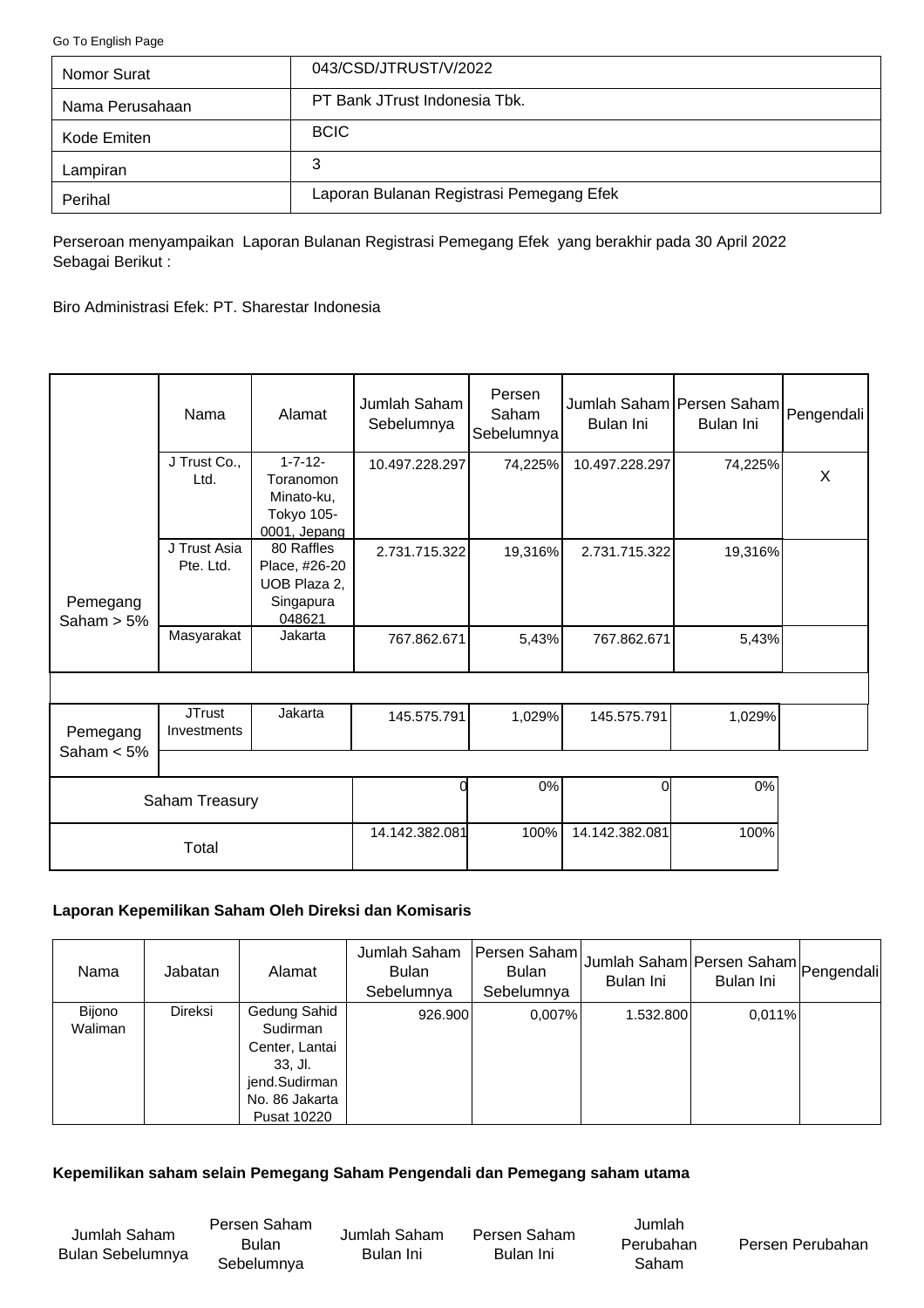| 3.645.153.784 | 25,775% | 3.645.153.784 | 25,775% | % |
|---------------|---------|---------------|---------|---|

# **Jumlah Pemegang Saham**

| Bulan Sebelumnya | <b>Bulan Sekarang</b> | Perubahan |
|------------------|-----------------------|-----------|
| 6.098            | 5.925                 | 173       |

#### **Informasi Lain**

1. Penerima manfaat akhir dari Perseroan adalah : Nobuyoshi Fujisawa

2. Pemegang saham Pengendali dari PT Bank JTrust Indonesia Tbk : J Trust Co., Ltd. Alamat: Toranomon First Garden, 1-7-12 Toranomon, Minato-ku, Tokyo 105-0001 Dengan kepemilikan saham di PT Bank JTrust Indonesia Tbk sebanyak 74,225%

Demikian untuk diketahui.

Hormat Kami,

**PT Bank JTrust Indonesia Tbk.**

Pey Fang Ong

Corporate Secretary

PT Bank JTrust Indonesia Tbk.

Gedung Sahid Sudirman Center, Lantai 33, Jl. jend.Sudirman No. 86 Jakarta Pusat

Telepon : 021 2926 1111 , Fax : 021 2926 1492 , www.jtrustbank.co.id

| Tanggal dan Jam | 10-05-2022 11:43                                                                                              |
|-----------------|---------------------------------------------------------------------------------------------------------------|
| Lampiran        | 1. Struktur dan komposisi permodalan BCIC 30042022.pdf<br>2. BCIC_XH11_Diatas 5 persen.pdf<br>3. BCIC BCD.pdf |

Dokumen ini merupakan dokumen resmi PT Bank JTrust Indonesia Tbk. yang tidak memerlukan tanda tangan karena dihasilkan secara elektronik oleh sistem pelaporan elektronik. PT Bank JTrust Indonesia Tbk. bertanggung jawab penuh atas informasi yang tertera didalam dokumen ini.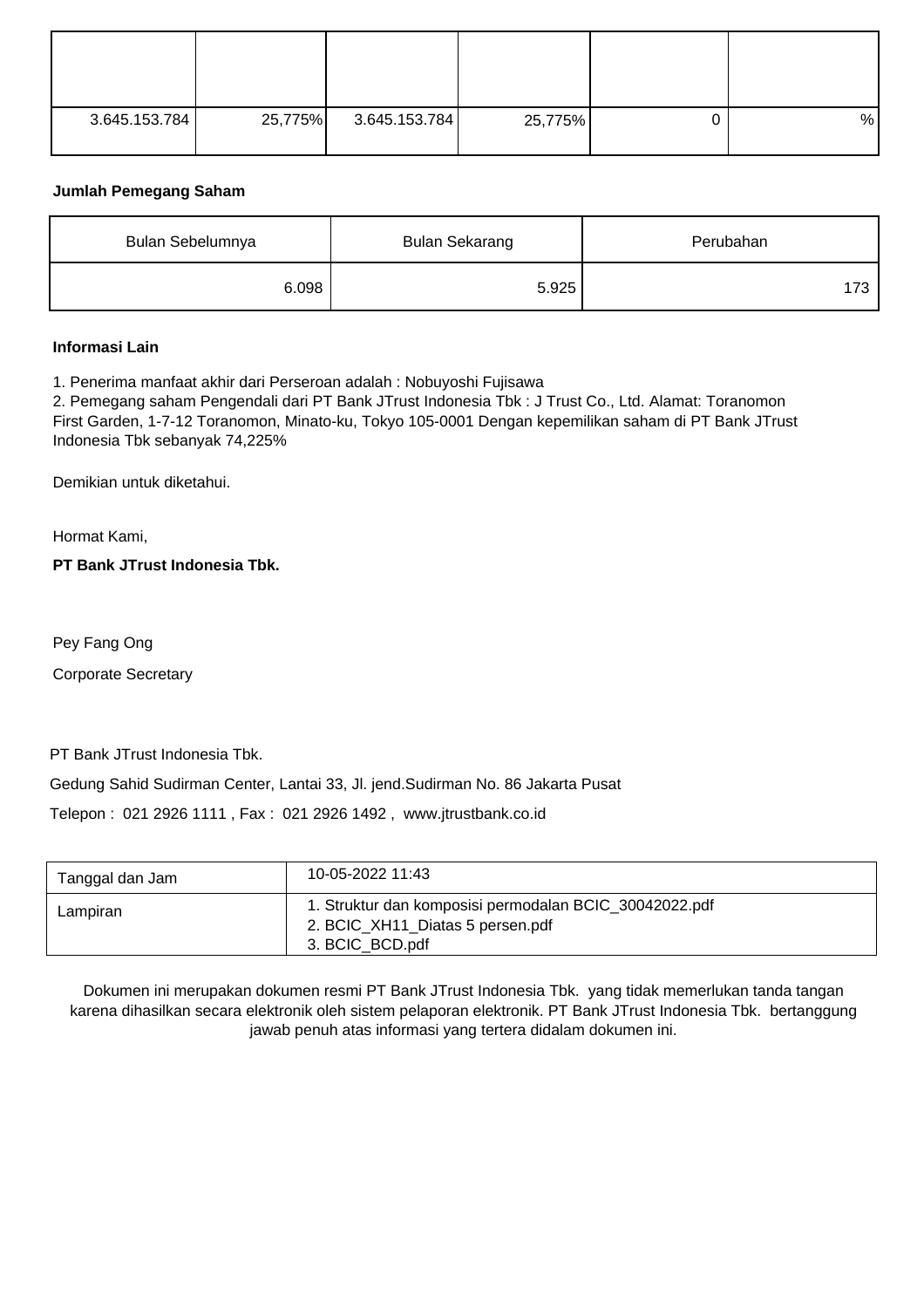<span id="page-2-0"></span>[Go To Indonesian Page](#page-0-0)

| Letter / Announcement No. | 043/CSD/JTRUST/V/2022                             |
|---------------------------|---------------------------------------------------|
| <b>Issuer Name</b>        | PT Bank JTrust Indonesia Tbk.                     |
| <b>Issuer Code</b>        | <b>BCIC</b>                                       |
| Attachment                | 3                                                 |
| Subject                   | Monthly Report of Securities Holders Registration |

The Company hereby announce Monthly Report of Securities Holders Registration which ends in 30 April 2022 as follows:

Security Administration Bureau: PT. Sharestar Indonesia

|                      | Name                         | Address                                                                 | Number of Shares<br>in Previous Month Previous Month | Percent of<br>Shares in | Number of Shares in<br><b>Current Month</b> | Percent of<br>Shares in<br><b>Current Month</b> | Controlle |
|----------------------|------------------------------|-------------------------------------------------------------------------|------------------------------------------------------|-------------------------|---------------------------------------------|-------------------------------------------------|-----------|
|                      | J Trust Co.,<br>Ltd.         | $1 - 7 - 12 -$<br>Toranomon<br>Minato-ku,<br>Tokyo 105-<br>0001, Jepang | 10,497,228,297                                       | 74.225%                 | 10,497,228,297                              | 74.225%                                         | X         |
| Share<br>Ownership > | J Trust Asia<br>Pte. Ltd.    | 80 Raffles<br>Place, #26-20<br>UOB Plaza 2.<br>Singapura<br>048621      | 2,731,715,322                                        | 19.316%                 | 2,731,715,322                               | 19.316%                                         |           |
| 5%                   | Masyarakat                   | Jakarta                                                                 | 767,862,671                                          | 5.43%                   | 767,862,671                                 | 5.43%                                           |           |
|                      |                              |                                                                         |                                                      |                         |                                             |                                                 |           |
| Share<br>Ownership < | <b>JTrust</b><br>Investments | Jakarta                                                                 | 145,575,791                                          | 1.029%                  | 145,575,791                                 | 1.029%                                          |           |
| 5%                   |                              |                                                                         |                                                      |                         |                                             |                                                 |           |
|                      | <b>Treasury Stock</b>        |                                                                         | $\Omega$                                             | 0%                      | 0                                           | 0%                                              |           |
|                      | Total                        |                                                                         | 14,142,382,081                                       | 100%                    | 14,142,382,081                              | 100%                                            |           |

### **Share Owned by Directors and Commissioners**

| Name              | <b>Position</b> | Address                                                                                                          | Number of<br>Shares in<br>Previous Month Previous Month | Percent of<br>Shares in | Number of<br>Month | Percent of<br>Shares in Current Shares in Current Controller<br>Month |  |
|-------------------|-----------------|------------------------------------------------------------------------------------------------------------------|---------------------------------------------------------|-------------------------|--------------------|-----------------------------------------------------------------------|--|
| Bijono<br>Waliman | <b>Director</b> | Gedung Sahid<br>Sudirman<br>Center, Lantai<br>$33.$ Jl.<br>jend.Sudirman<br>No. 86 Jakarta<br><b>Pusat 10220</b> | 926,900                                                 | 0.007%                  | 1,532,800          | 0.011%                                                                |  |

# **Share Ownership Aside From Controller and Main Shareholder**

| Number of Shares   Percent of Shares  Number of Shares   Percent of Shares  <br>in Previous Month  in Previous Month  in Current Month   in Current Month |  | Number of Change | Percent of Change |
|-----------------------------------------------------------------------------------------------------------------------------------------------------------|--|------------------|-------------------|
|                                                                                                                                                           |  |                  |                   |